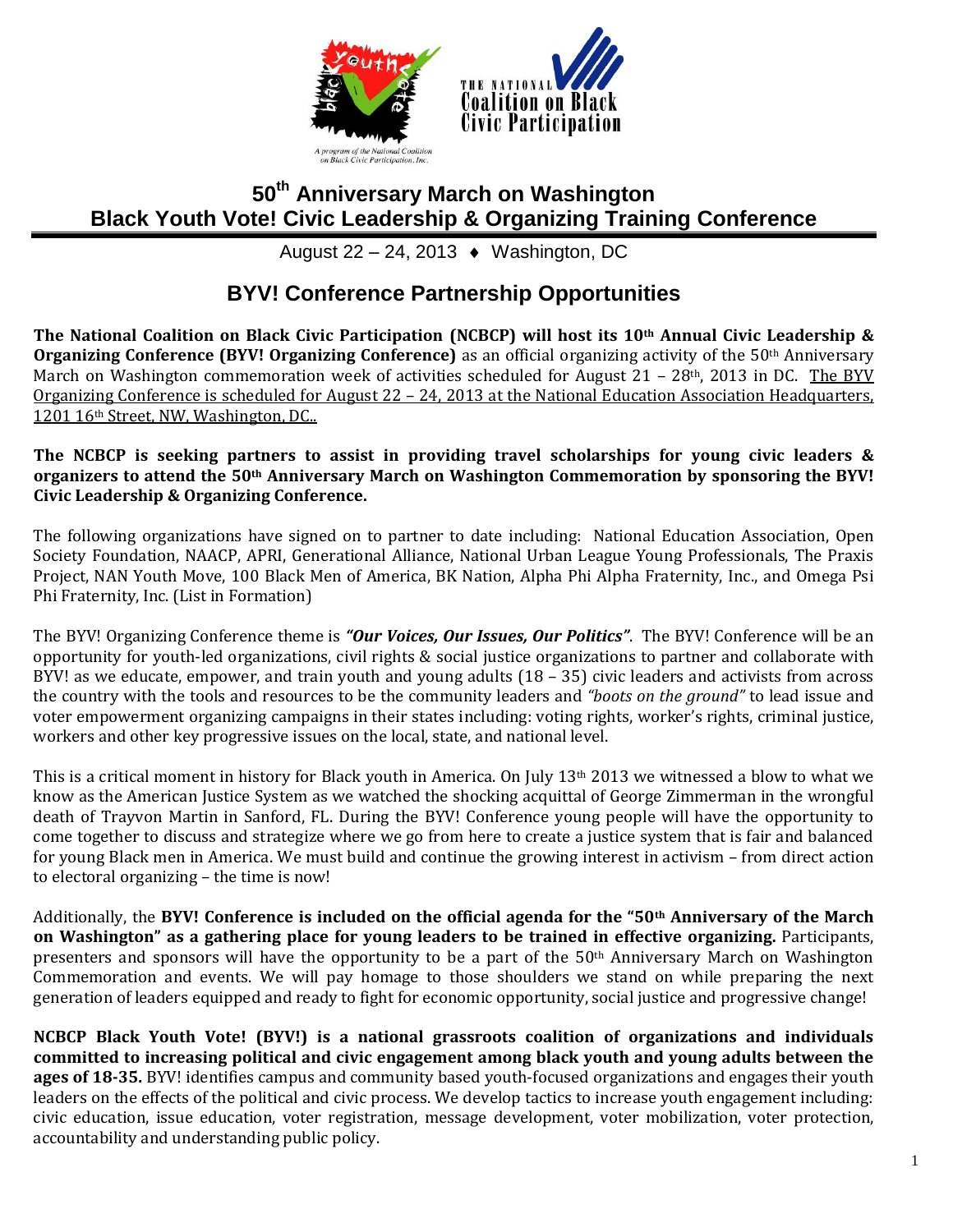



# **50th Anniversary March on Washington Black Youth Vote! Civic Leadership & Organizing Training Conference**

August 22 – 24, 2013  $\leftrightarrow$  Washington, DC

# *Sponsorship Levels*

## **Trailblazer LEVEL - \$10,000**

- $\bullet$  Sponsor ten (10) young civic leaders to attend 50<sup>th</sup> Anniversary March on Washington Commemoration & BYV! Civic Leadership & Organizing Conference
- Youth representative opportunity to serve on the BYV! Organizing Conference Planning Committee
- Listed as a lead sponsor of BYV! Organizing Conference
- Speaking opportunity during the BYV! Conference (i.e. panel, training session, workshops)
- Full Page Ad in the BYV! Training Manual Inside or Outside Cover
- Logo on official BYV! Conference invitation and on NCBCP's Website
- Designated Signage
- Logo on all printed materials
- ◆ 10 complimentary conference registrations
- Complimentary resource/information table

## **Organizer LEVEL -\$5,000**

- ◆ Sponsor five (5) young civic leaders to attend 50<sup>th</sup> Anniversary March on Washington Commemoration & BYV! Civic Leadership & Organizing Conference
- Youth representative opportunity to serve on the BYV! Organizing Conference Planning Committee
- Presentation Opportunity during the BYV! Conference (i.e. workshop, panel, etc.)
- Logo on official invitation to the BYV! Conference and on NCBCP's Website
- Logo on all printed materials.
- 5 complimentary conference registrations
- Complimentary resource/information table

## **Activist LEVEL - \$3,000**

- $\bullet$  Sponsor three (3) young civic leaders to attend 50<sup>th</sup> Anniversary March on Washington Commemoration & BYV! Civic Leadership & Organizing Conference
- Youth representative opportunity to serve on the BYV! Organizing Conference Planning Committee
- Logo listing on the Invitation to the Conference and on NCBCP's Website
- Logo on all printed materials
- 4 complimentary BYV! Conference registrations

## **Supporter LEVEL – \$1500**

- Sponsor one (1) young civic leader to attend  $50<sup>th</sup>$  Anniversary March on Washington Commemoration & BYV! Civic Leadership & Organizing Conference
- Youth representative opportunity to serve on the BYV! Organizing Conference Planning Committee
- Name listed as a supporter within Conference souvenir journal & program
- ◆ 2 complimentary BYV! Conference registrations